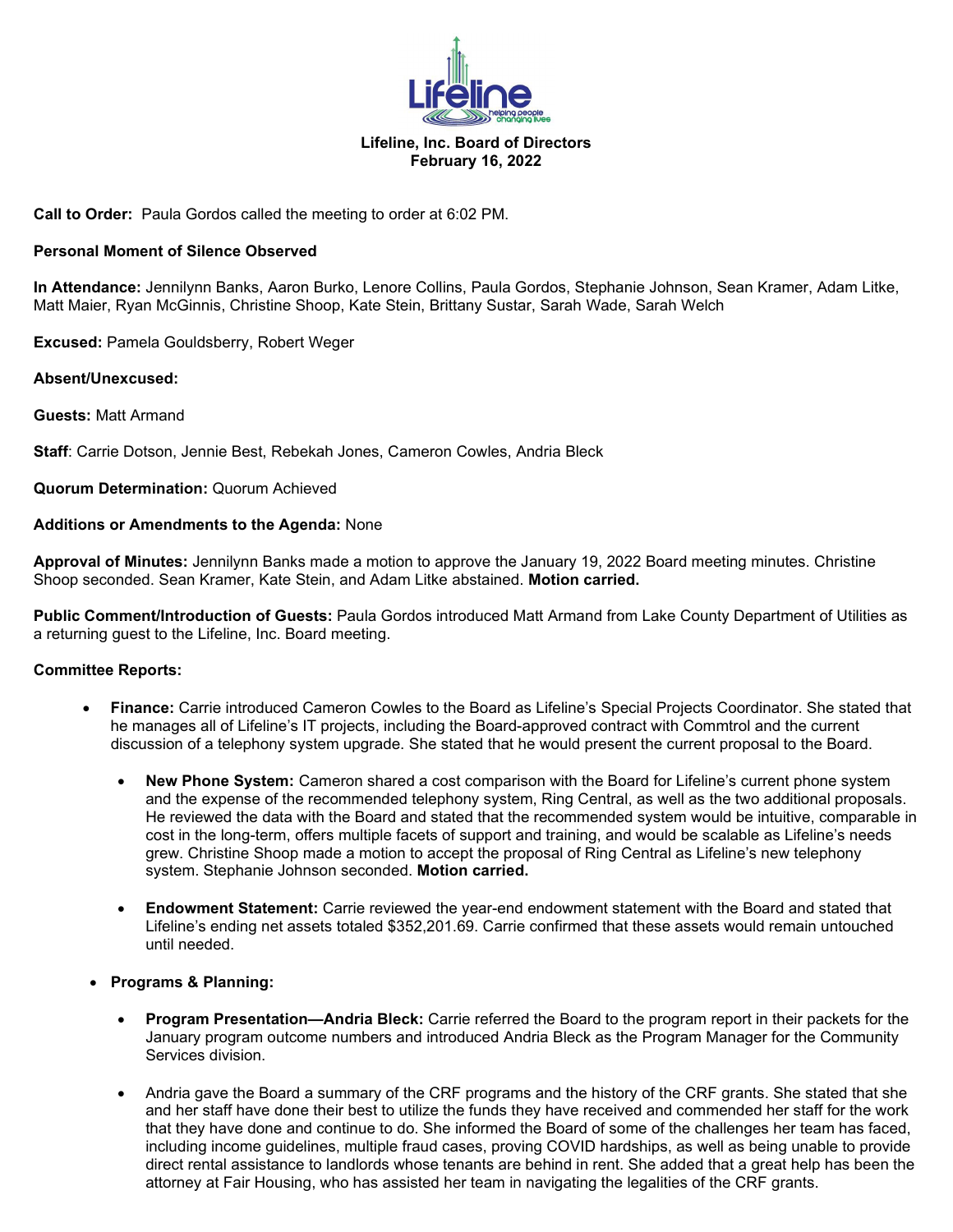- **Human Resources:** No report.
- **Fundraising:** Carrie reminded the Board to save the date for DUTS on Friday, August 5 at the Croatian Hall in Eastlake. Additionally, Carrie referred the Board to their packets for the annual campaign data in her report. She stated that the annual campaign has slowed down a bit and would continue to run through March 31.
- **By-laws & Membership:** Paula Gordos called for a vote to elect Matt Armand onto Lifeline's Board of Directors as a representative recommended by the Lake County Commissioners. Lenore Collins made a motion to vote in Matt Armand as a member of the Board. Adam Litke seconded. **Motion carried.**
- **Ad Hoc Facilities Committee:** Carrie informed the Board that the Facilities Committee met on February 10, and the meeting minutes were included in the Board packets. She continued that Lifeline must be out of Victoria Place by June 30, and the committee discussed the proposed temporary location of 8 N. State Street within the KeyBank building. Carrie distributed the cost comparison for Lifeline's current location and the proposed temporary home of 8 N. State St. and reviewed the differences with the Board. Carrie reviewed the lease terms with the Board and confirmed that the lease was approved by Lifeline's legal team. Carrie informed the Board that Consolidated has already begun renovating the space and should have it ready by this spring. Carrie confirmed that the goal is to move Lifeline either the first or the second week in June to coincide with program schedules and stated that she would begin bidding out for moving companies next week should the Board approve the lease agreement. Christine Shoop made a motion to approve the signing of the 8 N. State Street Lease Agreement. Jennilynn Banks seconded. **Motion carried.** Carrie asked for a resolution to designate her as the approved signee for the lease agreement on the Board's behalf. Adam Litke made a motion to approve Carrie to sign the lease agreement on the Board's behalf. Christine Shoop seconded. **Motion carried.**

**Finance Reports: January 2022:** Carrie informed the Board that the finance report was included in their Board packets. She continued that as of January 2022, Lifeline had revenues of \$1,508,977.69 and expenditures of \$786,816.97. Carrie gave the Board a summary of Lifeline's expenditures.

# **Director's Report:**

- **Director Updates:** Carrie informed the Board that she is working on booking the venue for the annual dinner, which is not a fundraiser but mainly an opportunity to thank the Board and recognize Lifeline staff, volunteers, and community partners. She continued that she's working to secure a fairly high-profile keynote speaker. Carrie stated that the hope is to have the invitations next month, and each Board member will receive a complimentary ticket to the event and may purchase additional tickets for guests. Carrie continued that last Friday was National 2-1-1 Day, and she sent out a news release as well as a social media blast. Additionally, she scheduled advocacy meetings with our state reps and state senators in the hope of recognizing 2-1-1's work during the pandemic, and to support Ohio AIRS' request that ARPA funds be allocated for 2-1-1 statewide, which would be distributed locally in turn. Carrie concluded that some legislators were eager to offer their support.
- **Year End Outcomes Report:** Carrie reviewed the Year-End Outcomes Report with the Board, including the success stories, which are factual and may be shared with others if the Board would like. The outcome report also included a new 2-1-1 data sheet, program outcome numbers and client characteristics reports for Lake & Geauga Counties. Kate Stein made a motion to accept the Year-End Outcomes report. Sarah Welch seconded. **Motion carried.**
- **CSBG Cares Lake Revision:** Carrie referred the Board to her report, which contained the details of the CSBG Cares Lake grant revision, which is due in part, to the updated phone system that just received Board approval along with an expanded file system for CRF records. Carrie reviewed the proposed revisions with the Board. Adam Litke made a motion to approve the CSBG Cares Lake grant revision. Stephanie Johnson seconded. **Motion carried.**
- **UWLC Applications:** Carrie informed the Board that FY 2023 UWLC Grant Applications are out and due March 14 and provided the allocation history for their review. Carrie stated that at this time, UWLC is only allowing proposals for programs that they are currently funding. Carrie proposed an ask of \$20,000 for the Security Deposit program, \$10,000 for VITA, and \$30,000 for the Imagination Library. As UWLC did not fund 2-1-1 last year, it cannot be added to the application. Sarah Welch made a motion to approve the FY 2023 UWLC grant application as proposed by Carrie. Matt Maier seconded. **Motion carried.**

# **Program Report:**

- **ODMHAS—Quality Assurance Activities:** None
- **Client Rights Activities/Grievances:** Carrie shared with the Board the recent case of a client who is a ward in the VGP program leaving multiple negative reviews online about Lifeline that featured terrorist remarks and the names of Lifeline staff members. Carrie stated that he is a ward deemed incompetent by the court, and the issue was soon resolved after